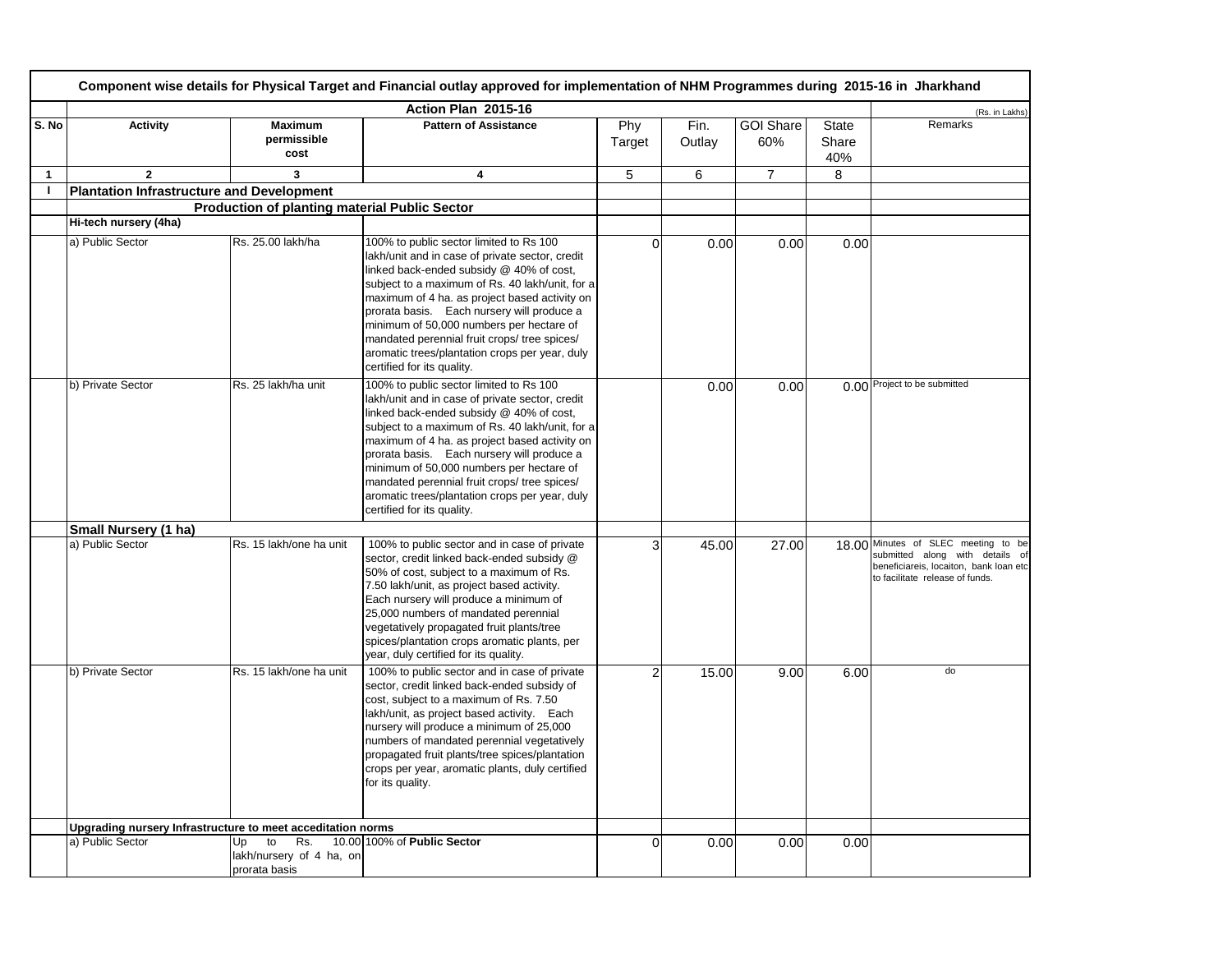|                |                                                            |                                                  | Component wise details for Physical Target and Financial outlay approved for implementation of NHM Programmes during 2015-16 in Jharkhand                                                                                                                                                                                   |               |                |                         |                              |                                |
|----------------|------------------------------------------------------------|--------------------------------------------------|-----------------------------------------------------------------------------------------------------------------------------------------------------------------------------------------------------------------------------------------------------------------------------------------------------------------------------|---------------|----------------|-------------------------|------------------------------|--------------------------------|
|                |                                                            |                                                  | Action Plan 2015-16                                                                                                                                                                                                                                                                                                         |               |                |                         |                              | (Rs. in Lakhs)                 |
| S. No          | <b>Activity</b>                                            | <b>Maximum</b><br>permissible<br>cost            | <b>Pattern of Assistance</b>                                                                                                                                                                                                                                                                                                | Phy<br>Target | Fin.<br>Outlay | <b>GOI Share</b><br>60% | <b>State</b><br>Share<br>40% | Remarks                        |
| 1              | $\overline{2}$                                             | 3                                                | 4                                                                                                                                                                                                                                                                                                                           | 5             | 6              | $\overline{7}$          | 8                            |                                |
|                | b) Private sector                                          | Rs.<br>to<br>Up<br>prorata basis                 | 10.00 50% of cost to Private sector subject to a<br>lakh/nursery of 4 ha, on maximum of Rs. 5.00 lakh/nursery.                                                                                                                                                                                                              | $\Omega$      | 0.00           | 0.00                    | 0.00                         |                                |
|                | <b>Strengthening of existing Tissue Culture (TC) units</b> |                                                  |                                                                                                                                                                                                                                                                                                                             |               |                |                         |                              |                                |
|                | a) Public Sector                                           | Rs. 20.00 lakh                                   | 100% of cost to public sector                                                                                                                                                                                                                                                                                               | $\Omega$      | 0.00           | 0.00                    | 0.00                         |                                |
|                | b) Private sector                                          | Rs. 20.00 lakh                                   | 50% of cost to private sector                                                                                                                                                                                                                                                                                               | $\mathbf 0$   | 0.00           | 0.00                    | 0.00                         |                                |
|                | Setting up of new TC Units.                                |                                                  |                                                                                                                                                                                                                                                                                                                             |               |                |                         |                              |                                |
|                | a) Public Sector                                           | Rs. 250.00 lakh                                  | 100% of cost to public sector                                                                                                                                                                                                                                                                                               | $\mathbf 0$   | 0.00           | 0.00                    | 0.00                         |                                |
|                | b) Private sector                                          | Rs. 250.00 lakh                                  | 40% of cost to private sector                                                                                                                                                                                                                                                                                               | $\mathbf{1}$  | 100.00         | 60.00                   |                              | 40.00 Project to be submitted  |
|                | Seed production for vegetables and spices (ha.)            |                                                  |                                                                                                                                                                                                                                                                                                                             |               |                |                         |                              |                                |
|                | Open pollinated crops                                      |                                                  |                                                                                                                                                                                                                                                                                                                             |               |                |                         |                              |                                |
|                | a) Public Sector                                           | Rs. 35,000/ha                                    | 100% of cost, limited to 5 ha. Output target<br>of seed for each crop will be fixed by the<br>individual state.                                                                                                                                                                                                             |               | 0.00           | 0.00                    | 0.00                         |                                |
|                | b) Private sector                                          | Rs. 35,000/ha                                    | 35% in general areas and 50% in NE &<br>Himalayan States, Tribal Sub Plans (TSP)<br>areas, Andaman & Nicobar & Lakshadweep<br>Islands, limited to 5 ha. Output target of<br>seed for each crop will be fixed by the<br>individual state.                                                                                    | 1285          | 157.41         | 94.45                   | 62.97                        |                                |
|                | <b>Seedling Production Unit (ha)</b>                       |                                                  |                                                                                                                                                                                                                                                                                                                             |               |                |                         |                              |                                |
|                | a) Public Sector                                           | Rs.1040 /Sq.m                                    | 100% of cost                                                                                                                                                                                                                                                                                                                |               |                | 0.00                    | 0.00                         |                                |
|                | b) Private sector                                          | Rs.1040 /Sq.m                                    | 50% of cost for a maximum area of1 ha. per<br>beneficiary.                                                                                                                                                                                                                                                                  | 12.48         | 648.96         | 389.38                  |                              | 259.58 Project to be submitted |
|                | Sub-total Planting material                                |                                                  |                                                                                                                                                                                                                                                                                                                             | 5.00          | 966.37         | 579.82                  | 386.55                       |                                |
| $\overline{2}$ |                                                            | Establishment of new gardens / Area Expansion    |                                                                                                                                                                                                                                                                                                                             |               |                |                         |                              |                                |
|                |                                                            | area of 4 ha per beneficiary)                    | Fruit crops other than cost intensive crops using normal spacing (For a maximum                                                                                                                                                                                                                                             |               |                |                         |                              |                                |
|                | <b>Fruits - Perennials</b>                                 |                                                  |                                                                                                                                                                                                                                                                                                                             |               |                |                         |                              |                                |
|                | (a) Cost intensive crops                                   |                                                  |                                                                                                                                                                                                                                                                                                                             |               |                |                         |                              |                                |
|                |                                                            | Fruit crops like Grape, Kiwi, Passion fruit etc. |                                                                                                                                                                                                                                                                                                                             |               |                |                         |                              |                                |
|                | v) Banana (TC)                                             |                                                  |                                                                                                                                                                                                                                                                                                                             |               |                |                         |                              |                                |
|                | Integrated package with<br>a)<br>drip irrigation.          | Rs. 3.00 lakh/ha                                 | Maximum of Rs. 1.20 lakh/ha (40 % of cost)<br>for meeting the expenditure on planting<br>material and cost of material for drip system,<br>INM/IPM etc., in 2 installments (75:25).                                                                                                                                         | $\Omega$      | 0.00           | 0.00                    | 0.00                         |                                |
|                | b) Without integration                                     | Rs. 1.25 lakh/ha.                                | Max. of Rs. 0.50 lakh per ha, (40% of cost) for<br>meeting the expenditure on planting material<br>and cost of INM/IPM in 2 installments<br>$(75:25)$ .<br>For (a) and (b) above, in the case of TSP<br>areas, Andaman & Nicobar and Lakshadweep<br>Islands, assistance will be @ 50% of cost in<br>2 installments (75:25). | 20            | 7.50           | 4.50                    | 3.00                         |                                |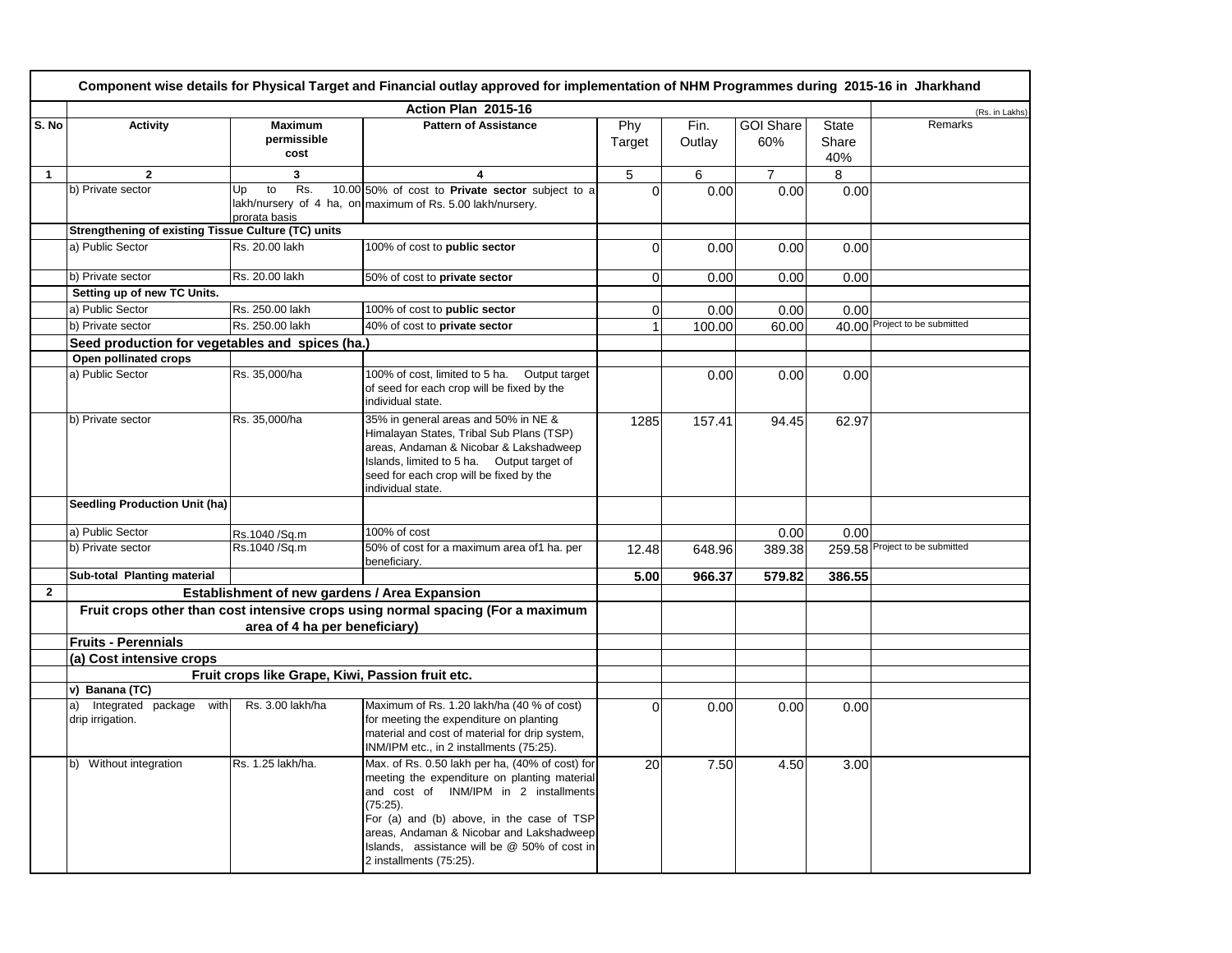|              | Component wise details for Physical Target and Financial outlay approved for implementation of NHM Programmes during 2015-16 in Jharkhand |                                                      |                                                                                                                                                                                                                                                                                                                                                |               |                |                         |                              |                |  |  |  |
|--------------|-------------------------------------------------------------------------------------------------------------------------------------------|------------------------------------------------------|------------------------------------------------------------------------------------------------------------------------------------------------------------------------------------------------------------------------------------------------------------------------------------------------------------------------------------------------|---------------|----------------|-------------------------|------------------------------|----------------|--|--|--|
|              |                                                                                                                                           |                                                      | Action Plan 2015-16                                                                                                                                                                                                                                                                                                                            |               |                |                         |                              | (Rs. in Lakhs) |  |  |  |
| S. No        | Activity                                                                                                                                  | <b>Maximum</b><br>permissible<br>cost                | <b>Pattern of Assistance</b>                                                                                                                                                                                                                                                                                                                   | Phy<br>Target | Fin.<br>Outlay | <b>GOI Share</b><br>60% | <b>State</b><br>Share<br>40% | Remarks        |  |  |  |
| $\mathbf{1}$ | $\overline{2}$                                                                                                                            | 3                                                    | $\overline{\mathbf{4}}$                                                                                                                                                                                                                                                                                                                        | 5             | 6              | $\overline{7}$          | 8                            |                |  |  |  |
|              | Sub total                                                                                                                                 |                                                      |                                                                                                                                                                                                                                                                                                                                                | 20            | 7.50           | 4.50                    | 3.00                         |                |  |  |  |
|              | Maintenance without Integration                                                                                                           |                                                      |                                                                                                                                                                                                                                                                                                                                                |               |                |                         |                              |                |  |  |  |
|              | 1st Year                                                                                                                                  |                                                      |                                                                                                                                                                                                                                                                                                                                                | $\Omega$      | 0.00           | 0.00                    | 0.00                         |                |  |  |  |
|              | (b) Fruit crops other than cost intensive crops using normal spacing                                                                      |                                                      |                                                                                                                                                                                                                                                                                                                                                |               |                |                         |                              |                |  |  |  |
|              | a) Integrated package with drip Rs. 1.00 lakh/ha<br>irrigation                                                                            |                                                      | Maximum of Rs. 0.40 lakh/ ha. (40% of cost)<br>for meeting the expenditure on planting<br>material, cost of drip system, INM/IPM,<br>canopy management etc in 3 installments of<br>60:20:20 subject to survival rate of 75% in 2nd<br>year & 90% in 3rd year for perennial crops<br>and for non perennial crops in 2 installments<br>of 75:25. |               |                | 0.00                    | 0.00                         |                |  |  |  |
|              | b) Without Integration                                                                                                                    | Rs. 60,000/ha                                        | Maximum of Rs. 0.30 lakh/ha (50 % of cost)<br>for meeting the expenditure on planting<br>material and cost of INM/IPM in 3 installments<br>of 60:20:20.                                                                                                                                                                                        |               | 0.00           | 0.00                    | 0.00                         |                |  |  |  |
|              | Mango (10mx10m)                                                                                                                           | Rs. 25,500/ha                                        |                                                                                                                                                                                                                                                                                                                                                | 3005          | 229.88         | 137.93                  | 91.95                        |                |  |  |  |
|              | Litchi (10mx10m)                                                                                                                          | Rs. 28,000/ha.                                       |                                                                                                                                                                                                                                                                                                                                                | 120           | 10.08          | 6.05                    | 4.03                         |                |  |  |  |
|              | Aonla (6mx6m)                                                                                                                             | Rs. 40,008/ha.                                       |                                                                                                                                                                                                                                                                                                                                                | 120           | 14.40          | 8.64                    | 5.76                         |                |  |  |  |
|              | Lemon (4mx4.5m)                                                                                                                           | Rs. 54,980/ha.                                       |                                                                                                                                                                                                                                                                                                                                                | 120           | 19.79          | 11.88                   | 7.92                         |                |  |  |  |
|              | Mandarine/Orange (6mx6m)                                                                                                                  | Rs. 40,008/ha.                                       |                                                                                                                                                                                                                                                                                                                                                | 320           | 38.40          | 23.04                   | 15.36                        |                |  |  |  |
|              | Custard apple (2.5mx2.5m)                                                                                                                 | Rs. 1,06,000/ha.                                     |                                                                                                                                                                                                                                                                                                                                                |               | 0.00           | 0.00                    | 0.00                         |                |  |  |  |
|              | Guava (6mx6m)                                                                                                                             | Rs. 38,340/ha.                                       |                                                                                                                                                                                                                                                                                                                                                | 320           | 36.81          | 22.08                   | 14.72                        |                |  |  |  |
|              | Pear (5mx5m)                                                                                                                              | Rs. 38,000/ha.                                       |                                                                                                                                                                                                                                                                                                                                                | 50            | 5.70           | 3.42                    | 2.28                         |                |  |  |  |
|              | Sapota (5mx5m)                                                                                                                            | Rs. 45,400/ha.                                       |                                                                                                                                                                                                                                                                                                                                                | 100           | 13.62          | 8.17                    | 5.45                         |                |  |  |  |
|              | Sub total                                                                                                                                 |                                                      |                                                                                                                                                                                                                                                                                                                                                | 4155          | 368.68         | 221.21                  | 147.47                       |                |  |  |  |
|              | Maintenance without Integration                                                                                                           |                                                      |                                                                                                                                                                                                                                                                                                                                                |               |                |                         |                              |                |  |  |  |
|              | 1st Year                                                                                                                                  |                                                      |                                                                                                                                                                                                                                                                                                                                                | 3255          | 103.37         | 62.02                   | 41.35                        |                |  |  |  |
|              | 2nd Year                                                                                                                                  |                                                      |                                                                                                                                                                                                                                                                                                                                                | 6113          | 215.90         | 129.54                  | 86.36                        |                |  |  |  |
|              | Sub-total maintenance                                                                                                                     |                                                      |                                                                                                                                                                                                                                                                                                                                                | 9368          | 319.27         | 191.56                  | 127.71                       |                |  |  |  |
|              |                                                                                                                                           | Vegetable (For maximum area of 2 ha per beneficiary) |                                                                                                                                                                                                                                                                                                                                                |               |                |                         |                              |                |  |  |  |
|              | Hybrid                                                                                                                                    | Rs.50,000/ha                                         | 40% of cost in general areas                                                                                                                                                                                                                                                                                                                   |               | 0.00           | 0.00                    | 0.00                         |                |  |  |  |
|              | Sub-total                                                                                                                                 |                                                      |                                                                                                                                                                                                                                                                                                                                                | $\bf{0}$      | 0.00           | 0.00                    | 0.00                         |                |  |  |  |
| 3            | Flowers (For a maximum of 2 ha per beneficiary)                                                                                           |                                                      |                                                                                                                                                                                                                                                                                                                                                |               |                |                         |                              |                |  |  |  |
|              | <b>Cut flowers</b>                                                                                                                        |                                                      | 40% of cost                                                                                                                                                                                                                                                                                                                                    |               |                |                         |                              |                |  |  |  |
|              | Small & Marginal Farmers                                                                                                                  | Rs. 1.00 lakh/ha                                     |                                                                                                                                                                                                                                                                                                                                                | 300.0         | 120.00         | 72.00                   | 48.00                        |                |  |  |  |
|              | Other farmers                                                                                                                             | do                                                   | 25% of the cost                                                                                                                                                                                                                                                                                                                                |               | 0.00           | 0.00                    | 0.00                         |                |  |  |  |
|              | <b>Bulbulous flowers</b>                                                                                                                  |                                                      |                                                                                                                                                                                                                                                                                                                                                |               |                |                         |                              |                |  |  |  |
|              | Small & Marginal Farmers                                                                                                                  | Rs. 1.50 lakh/ha                                     | 40 % of the cost                                                                                                                                                                                                                                                                                                                               | 300.0         | 180.00         | 108.00                  | 72.00                        |                |  |  |  |
|              | Other farmers<br><b>Loose Flowers</b>                                                                                                     | do                                                   | 25% of cost                                                                                                                                                                                                                                                                                                                                    |               | 0.00           | 0.00                    | 0.00                         |                |  |  |  |
|              | Small & Marginal Farmers                                                                                                                  |                                                      | 40% of cost                                                                                                                                                                                                                                                                                                                                    | 300.0         |                |                         |                              |                |  |  |  |
|              | Other farmers                                                                                                                             | Rs. 40,000/ha<br>do                                  | 25% of cost                                                                                                                                                                                                                                                                                                                                    |               | 48.00<br>0.00  | 28.80<br>0.00           | 19.20<br>0.00                |                |  |  |  |
|              | <b>Sub-total flowers</b>                                                                                                                  |                                                      |                                                                                                                                                                                                                                                                                                                                                | 900.0         | 348.00         | 208.80                  | 139.20                       |                |  |  |  |
|              |                                                                                                                                           |                                                      |                                                                                                                                                                                                                                                                                                                                                |               |                |                         |                              |                |  |  |  |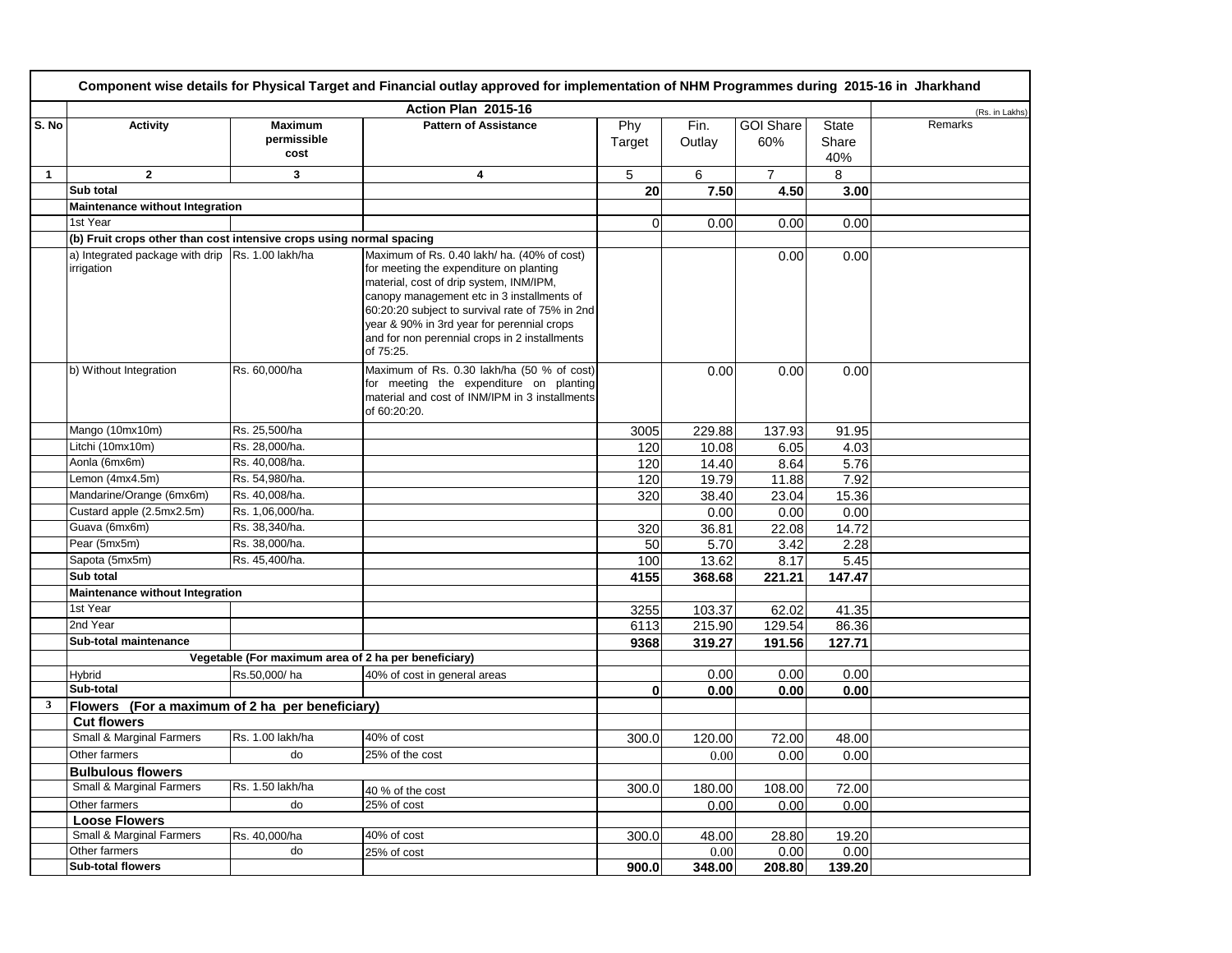|                         | Component wise details for Physical Target and Financial outlay approved for implementation of NHM Programmes during 2015-16 in Jharkhand |                                       |                                                                                                                                                                                                                                                                                                                                                                                                                                                     |               |                |                         |                              |                |  |  |  |
|-------------------------|-------------------------------------------------------------------------------------------------------------------------------------------|---------------------------------------|-----------------------------------------------------------------------------------------------------------------------------------------------------------------------------------------------------------------------------------------------------------------------------------------------------------------------------------------------------------------------------------------------------------------------------------------------------|---------------|----------------|-------------------------|------------------------------|----------------|--|--|--|
|                         |                                                                                                                                           |                                       | Action Plan 2015-16                                                                                                                                                                                                                                                                                                                                                                                                                                 |               |                |                         |                              | (Rs. in Lakhs) |  |  |  |
| S. No                   | Activity                                                                                                                                  | <b>Maximum</b><br>permissible<br>cost | <b>Pattern of Assistance</b>                                                                                                                                                                                                                                                                                                                                                                                                                        | Phy<br>Target | Fin.<br>Outlay | <b>GOI Share</b><br>60% | <b>State</b><br>Share<br>40% | Remarks        |  |  |  |
| $\mathbf{1}$            | $\mathbf{2}$                                                                                                                              | 3                                     | 4                                                                                                                                                                                                                                                                                                                                                                                                                                                   | 5             | 6              | $\overline{7}$          | 8                            |                |  |  |  |
| $\overline{\mathbf{4}}$ | Spices (For a maximum area of 4 ha per beneficiary)                                                                                       |                                       |                                                                                                                                                                                                                                                                                                                                                                                                                                                     |               |                |                         |                              |                |  |  |  |
|                         |                                                                                                                                           |                                       |                                                                                                                                                                                                                                                                                                                                                                                                                                                     |               |                |                         |                              |                |  |  |  |
|                         | Seed spice and Rhizomatic<br>spices                                                                                                       | Rs.30,000/ha                          | Maximum of Rs. 12,000/- per ha. (40% of<br>cost) for meeting the expenditure on planting<br>material and cost of material for INM/IPM etc).                                                                                                                                                                                                                                                                                                         | 700           | 84.00          | 50.40                   | 33.60                        |                |  |  |  |
|                         | <b>Perennial spices</b><br>(black pepper)                                                                                                 | Rs. 50,000/ha                         | Maximum of Rs. 20,000/- per ha (@40% of<br>cost) for meeting the expenditure on planting<br>material and cost of material for INM/IPM etc.<br>For (i) and (ii) above, in the case of TSP<br>areas, Andaman and Lakshadweep Islands,<br>assistance will be @ 50% of cost.                                                                                                                                                                            |               | 0.00           | 0.00                    | 0.00                         |                |  |  |  |
|                         | Sub-total spices                                                                                                                          |                                       |                                                                                                                                                                                                                                                                                                                                                                                                                                                     | 700           | 84.00          | 50.40                   | 33.60                        |                |  |  |  |
| 4                       | Aromatic Plants (For a maximum area of 4 ha per beneficiary)                                                                              |                                       |                                                                                                                                                                                                                                                                                                                                                                                                                                                     |               |                |                         |                              |                |  |  |  |
|                         | (a) Cost intensive aromatic plant Rs. 1,00,000/ha                                                                                         |                                       | 40% of cost, subject to a maximum of<br>Rs.40,000/- per ha, for meeting the<br>expenditure on planting material and cost of<br>material for INM/IPM etc.                                                                                                                                                                                                                                                                                            |               | 0.00           | 0.00                    | 0.00                         |                |  |  |  |
|                         | (b) Other aromatic plants                                                                                                                 | Rs. 40,000/ha                         | 40% of cost, subject to a maximum of<br>Rs.16,000/- per ha, for meeting the<br>expenditure on planting material and cost of<br>material for INM/IPM etc.<br>For (i) and (ii) above, in the case of TSP<br>areas, Andaman & Nicobar and Lakshadweep<br>Islands, assistance will be @ 50% of cost.                                                                                                                                                    | 50.0          | 8.00           | 4.80                    | 3.20                         |                |  |  |  |
|                         | <b>Sub-total aromatics</b>                                                                                                                |                                       |                                                                                                                                                                                                                                                                                                                                                                                                                                                     | 50.0          | 8.00           | 4.80                    | 3.20                         |                |  |  |  |
|                         | Plantation crops (For a maximum area of 4 ha per beneficiary)                                                                             |                                       |                                                                                                                                                                                                                                                                                                                                                                                                                                                     |               |                |                         |                              |                |  |  |  |
|                         | Cashew                                                                                                                                    |                                       |                                                                                                                                                                                                                                                                                                                                                                                                                                                     |               |                |                         |                              |                |  |  |  |
|                         | a) Integrated package with Rs. 1.00 lakh/ha<br>drip irrigation                                                                            |                                       | Rs. 0.40 lakh per ha (40% of cost) for meeting<br>the expenditure on planting material and cost<br>of material for drip system, INM/IPM etc) in 3<br>installments of 60:20:20 subject to survival<br>rate of 50% in second year and 90% in third<br>year.                                                                                                                                                                                           |               | 0.00           | 0.00                    | 0.00                         |                |  |  |  |
|                         | b) Without integration                                                                                                                    | Rs. 50,000/ha                         | Rs.0.20 lakh per ha (40 % of cost) for<br>meeting the expenditure on planting material<br>and cost of material for INM/IPM in 3<br>installments of 60:20:20 subject to survival<br>rate of 75% in second year and 90% in third<br>year for a maximum area of 4 ha per<br>beneficiary.<br>For (a) and<br>(b) above, in the case of TSP areas,<br>Andaman & Nicobar and Lakshadweep<br>Islands assistance will be @ 50% of cost in 3<br>installments. | 1200          | 144.00         | 86.40                   | 57.60                        |                |  |  |  |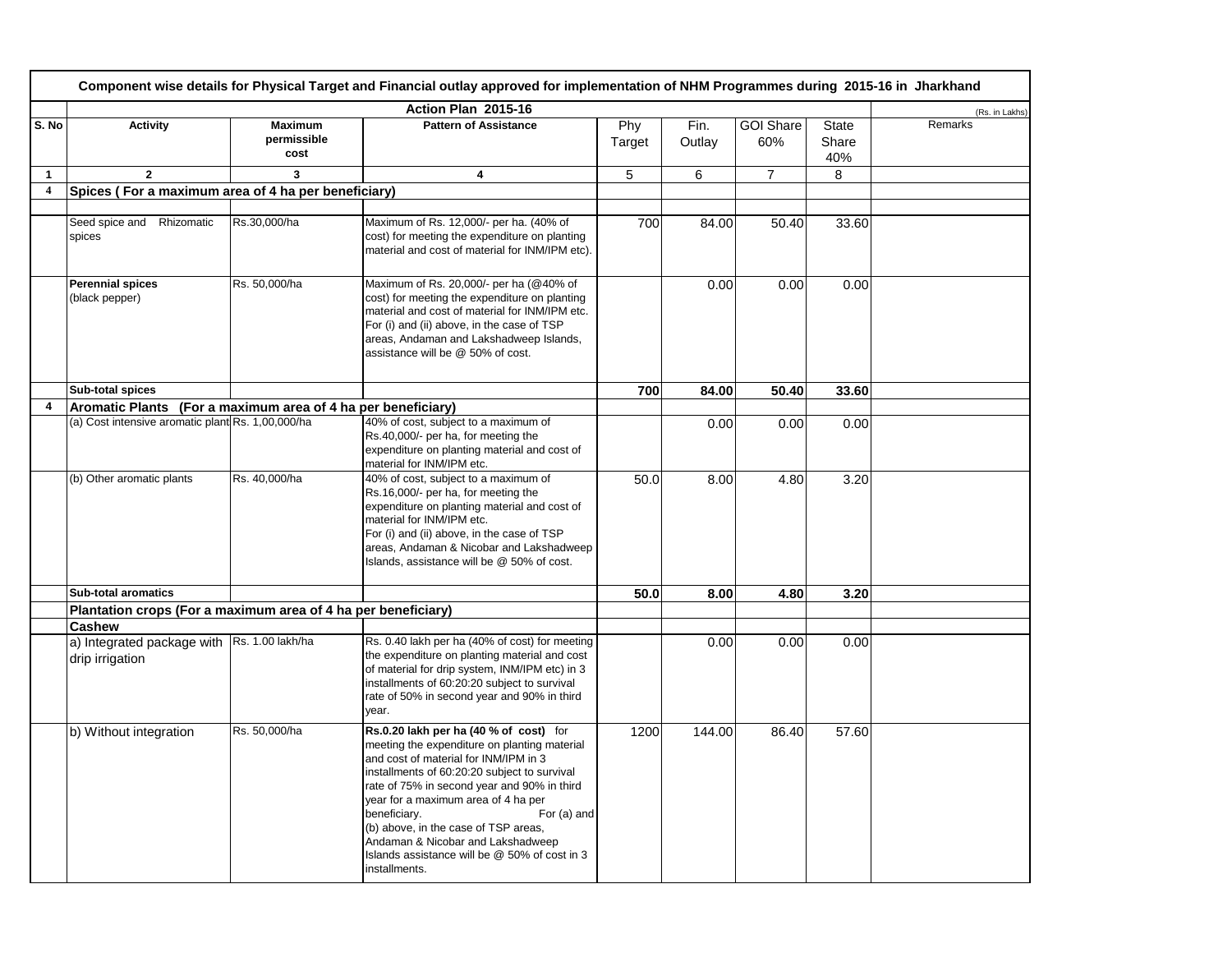|       |                                                                                          |                                       | Component wise details for Physical Target and Financial outlay approved for implementation of NHM Programmes during 2015-16 in Jharkhand                                                                                                                                       |               |                |                         |                              |                                                                                                                                                    |
|-------|------------------------------------------------------------------------------------------|---------------------------------------|---------------------------------------------------------------------------------------------------------------------------------------------------------------------------------------------------------------------------------------------------------------------------------|---------------|----------------|-------------------------|------------------------------|----------------------------------------------------------------------------------------------------------------------------------------------------|
|       |                                                                                          |                                       | Action Plan 2015-16                                                                                                                                                                                                                                                             |               |                |                         |                              | (Rs. in Lakhs)                                                                                                                                     |
| S. No | <b>Activity</b>                                                                          | <b>Maximum</b><br>permissible<br>cost | <b>Pattern of Assistance</b>                                                                                                                                                                                                                                                    | Phy<br>Target | Fin.<br>Outlay | <b>GOI Share</b><br>60% | <b>State</b><br>Share<br>40% | Remarks                                                                                                                                            |
| 1     | $\overline{2}$                                                                           | 3                                     | 4                                                                                                                                                                                                                                                                               | 5             | 6              | $\overline{7}$          | 8                            |                                                                                                                                                    |
|       | Sub-total                                                                                |                                       |                                                                                                                                                                                                                                                                                 | 1200          | 144.00         | 86.40                   | 57.60                        |                                                                                                                                                    |
|       |                                                                                          | Maintenance I year                    |                                                                                                                                                                                                                                                                                 |               |                |                         |                              |                                                                                                                                                    |
|       | Cashew                                                                                   | Rs. 40,000ha                          | Maximum of Rs. 20,000/- per ha (50% of cost<br>for meeting the expenditure on planting<br>material and cost of material for INM/IPM etc)<br>in 3 installments of 60:20:20 subject to<br>survival rate of 75% in second year and 90%<br>in third year for a maximum area of 4 ha | 2504          | 100.16         | 60.10                   | 40.06                        |                                                                                                                                                    |
|       | Sub-total maintenance 1 year                                                             |                                       |                                                                                                                                                                                                                                                                                 | 2504          | 100.16         | 60.10                   | 40.06                        |                                                                                                                                                    |
|       |                                                                                          | Maintenance II year                   |                                                                                                                                                                                                                                                                                 |               |                |                         |                              |                                                                                                                                                    |
|       | Cashew                                                                                   | do                                    | do                                                                                                                                                                                                                                                                              | 3900.0        | 156.00         | 93.60                   | 62.40                        |                                                                                                                                                    |
|       | Sub-total maintenance II year                                                            |                                       |                                                                                                                                                                                                                                                                                 | 3900          | 156.00         | 93.60                   | 62.40                        |                                                                                                                                                    |
|       | <b>Grand Total Area Expansion</b>                                                        |                                       |                                                                                                                                                                                                                                                                                 | 7025.00       | 960.18         | 576.11                  | 384.07                       |                                                                                                                                                    |
|       | <b>Grand Total maintenance</b>                                                           |                                       |                                                                                                                                                                                                                                                                                 | 15772.00      | 575.43         | 345.26                  | 230.17                       |                                                                                                                                                    |
|       | <b>Mushrooms</b>                                                                         |                                       |                                                                                                                                                                                                                                                                                 |               |                |                         |                              |                                                                                                                                                    |
|       | <b>Production unit</b>                                                                   |                                       |                                                                                                                                                                                                                                                                                 |               |                |                         |                              |                                                                                                                                                    |
|       | <b>Public Sector</b>                                                                     | Rs. 20.00 lakh/ unit                  | 100% of the cost.                                                                                                                                                                                                                                                               | 2.0           | 40.00          | 24.00                   | 16.00                        |                                                                                                                                                    |
|       | <b>Private Sector</b>                                                                    | Rs. 20.00 lakh/ unit                  | 40% of cost for private sector, for meeting the<br>expenditure on infrastructure, as credit linked<br>back ended subsidy.                                                                                                                                                       | 1.0           | 8.00           | 4.80                    |                              | 3.20 Minutes of SLEC meeting to be<br>submitted along with details of<br>beneficiareis, locaiton, bank loan etc<br>to facilitate release of funds. |
|       | Spawn making unit                                                                        |                                       |                                                                                                                                                                                                                                                                                 |               |                |                         |                              |                                                                                                                                                    |
|       | <b>Public Sector</b>                                                                     | Rs. 15 lakh/ unit                     | 100% of the cost.                                                                                                                                                                                                                                                               | 2.0           | 30.00          | 18.00                   | 12.00                        |                                                                                                                                                    |
|       | <b>Private Sector</b>                                                                    | Rs. 15 lakh/ unit                     | 40% of cost for private sector, for meeting the<br>expenditure on infrastructure, as credit linked<br>back ended subsidy.                                                                                                                                                       | 1.0           | 6.00           | 3.60                    |                              | 2.40 Minutes of SLEC meeting to be<br>submitted along with details of<br>beneficiareis, locaiton, bank loan etc<br>to facilitate release of funds. |
|       | <b>Compost making unit</b>                                                               |                                       |                                                                                                                                                                                                                                                                                 |               |                |                         |                              |                                                                                                                                                    |
|       | <b>Public Sector</b>                                                                     | Rs. 20.00 lakh/ unit                  | 100% of the cost.                                                                                                                                                                                                                                                               | 2.0           | 40.00          | 24.00                   | 16.00                        |                                                                                                                                                    |
|       | <b>Private Sector</b>                                                                    | Rs. 20.00 lakh/ unit                  | 40% of cost for private sector, for meeting the<br>expenditure on infrastructure, as credit linked<br>back ended subsidy.                                                                                                                                                       | 1.0           | 8.00           | 4.80                    | 3.20                         |                                                                                                                                                    |
|       | <b>Sub-total mushrooms</b>                                                               |                                       |                                                                                                                                                                                                                                                                                 | 9.00          | 132.00         | 79.20                   | 52.80                        |                                                                                                                                                    |
| 5     | Rejuvenation/replacement of<br>senile plantation including<br>Canopy management. Mango   | Rs. 40,000/ha                         | 50% of the total cost subject to a maximum of<br>Rs. 20,000/ha limited to two ha per<br>beneficiary.                                                                                                                                                                            | 65            | 13.00          | 7.80                    |                              | 5.20 To be implemented as per guidelines<br>circulated                                                                                             |
|       | Sub-total                                                                                |                                       |                                                                                                                                                                                                                                                                                 | 65            | 13.00          | 7.80                    | 5.20                         |                                                                                                                                                    |
|       | <b>Creation of Water resources</b>                                                       |                                       |                                                                                                                                                                                                                                                                                 |               |                |                         |                              |                                                                                                                                                    |
|       | <b>Community tanks</b>                                                                   |                                       |                                                                                                                                                                                                                                                                                 |               |                |                         |                              |                                                                                                                                                    |
|       | lining - (10 ha. of command area, with pond size of 100m x 100m x 3m) -                  |                                       | i) Community tanks/on farm ponds/on farm water reservoirs with use of plastic/RCC                                                                                                                                                                                               |               |                |                         |                              |                                                                                                                                                    |
|       | Community tanks/on farm ponds/on farm water reservoirs with use of plastic/RCC<br>lining |                                       |                                                                                                                                                                                                                                                                                 |               |                |                         |                              |                                                                                                                                                    |
|       | Plain areas                                                                              | Rs. 20.00 lakh in plain<br>areas      | 100% of cost for 10 ha command                                                                                                                                                                                                                                                  | 35            | 690.54         | 414.32                  | 276.22                       |                                                                                                                                                    |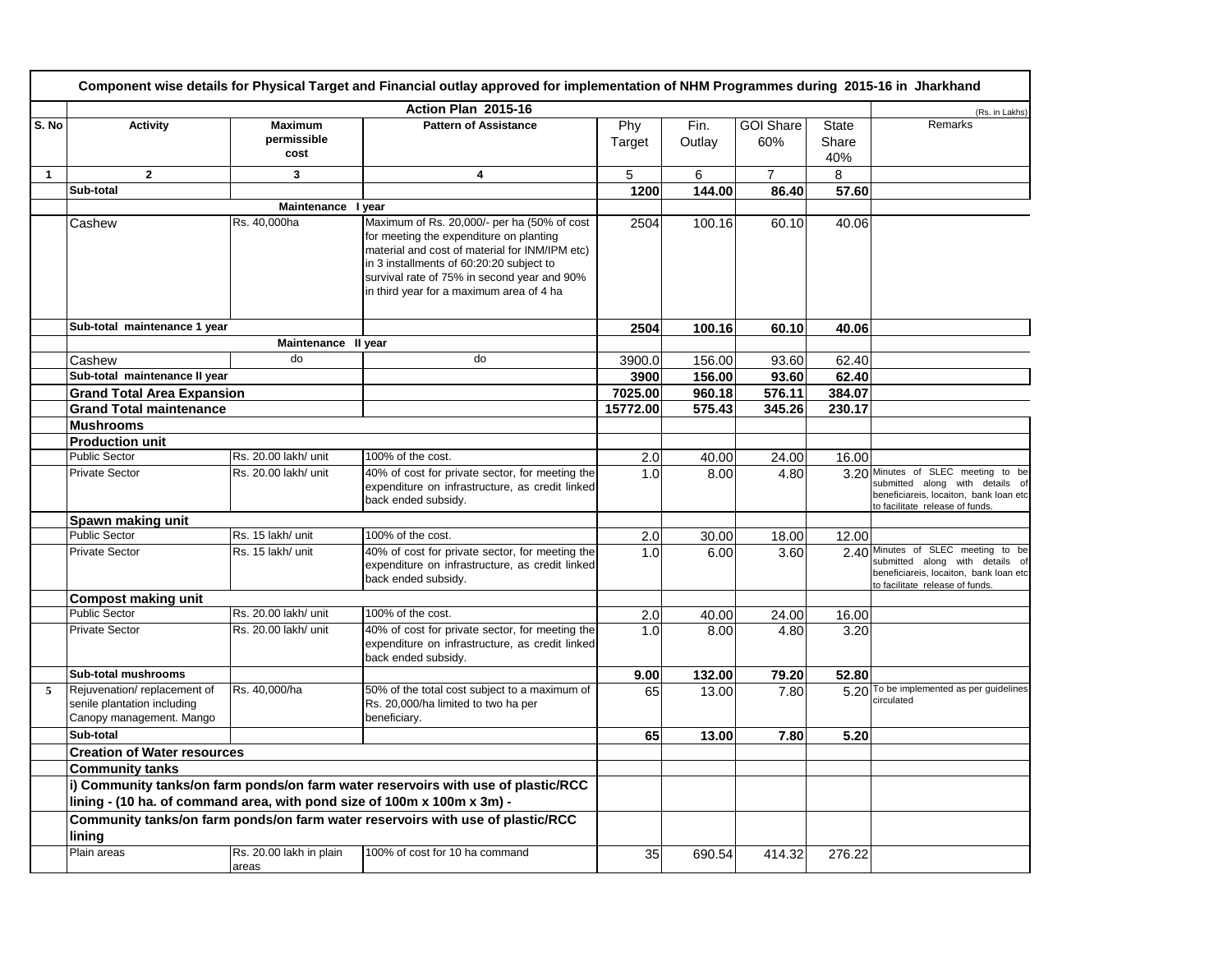|              |                                                                                                              |                                       | Component wise details for Physical Target and Financial outlay approved for implementation of NHM Programmes during 2015-16 in Jharkhand |               |                |                         |                              |                |
|--------------|--------------------------------------------------------------------------------------------------------------|---------------------------------------|-------------------------------------------------------------------------------------------------------------------------------------------|---------------|----------------|-------------------------|------------------------------|----------------|
|              |                                                                                                              |                                       | Action Plan 2015-16                                                                                                                       |               |                |                         |                              | (Rs. in Lakhs) |
| S. No        | Activity                                                                                                     | <b>Maximum</b><br>permissible<br>cost | <b>Pattern of Assistance</b>                                                                                                              | Phy<br>Target | Fin.<br>Outlay | <b>GOI Share</b><br>60% | <b>State</b><br>Share<br>40% | Remarks        |
| $\mathbf{1}$ | $\mathbf{2}$                                                                                                 | 3                                     | 4                                                                                                                                         | 5             | 6              | $\overline{7}$          | 8                            |                |
|              | Hilly areas.                                                                                                 | areas.                                | Rs. 25 lakh/ unit for Hilly 100% of cost for 10 ha command                                                                                |               | 0.00           | 0.00                    | 0.00                         |                |
|              | Sub-total                                                                                                    |                                       |                                                                                                                                           | 35            | 690.54         | 414.32                  | 276.22                       |                |
| 5            |                                                                                                              | <b>Protected cultivation</b>          |                                                                                                                                           |               |                |                         |                              |                |
|              | a) Green House structure                                                                                     |                                       |                                                                                                                                           |               |                |                         |                              |                |
|              | Fan & Pad system                                                                                             | area 500 Sq. m)                       | Rs. 1650/Sq.m (up to 50% of cost for a maximum area of 4000 sq.<br>m per beneficiary.                                                     |               | 0.00           | 0.00                    | 0.00                         |                |
|              | Fan & Pad system                                                                                             | Sq.m up to 1008 Sqm)                  | Rs. $1465/Sq$ . m $(>500 50\%$ of cost for a maximum area of 4000 sq.<br>m per beneficiary.                                               | 2.50          | 183.13         | 109.88                  | 73.25                        |                |
|              | Fan & Pad system                                                                                             | Sq. m up to 2080 Sq.m)                | Rs. 1420/Sq. m (>1008 50% of cost for a maximum area of 4000 sq.<br>m per beneficiary.                                                    |               | 0.00           | 0.00                    | 0.00                         |                |
|              | Fan & Pad system                                                                                             | Sq. m upto 4000 Sq.m)                 | Rs. 1400/Sq. m (>2080 50% of cost for a maximum area of 4000 sq.<br>m per beneficiary.                                                    |               | 0.00           | 0.00                    | 0.00                         |                |
|              | (b) Naturally ventilated system                                                                              |                                       |                                                                                                                                           |               |                |                         |                              |                |
|              | (i) Tubular structur                                                                                         | 500 Sq. m)                            | Rs.1060/Sq.m (up to area 50% of the cost limited to 4000 Sq.m per<br>beneficiary.                                                         | 1.50          | 79.50          | 47.70                   | 31.80                        |                |
|              | c) Plastic Mulching                                                                                          |                                       |                                                                                                                                           |               |                |                         |                              |                |
|              | <b>Plastic Mulching</b>                                                                                      | Rs. 32,000/ha                         | 50% of the total cost limited to 2 ha per<br>beneficiary.                                                                                 | 500           | 80.00          | 48.00                   | 32.00                        |                |
|              | <b>Plastic Mulching</b>                                                                                      | Rs. 36,800/ha for hilly<br>areas      | 50% of the total cost limited to 2 ha per<br>beneficiarv.                                                                                 |               | 0.00           | 0.00                    | 0.00                         |                |
|              | d) Shade Net House                                                                                           |                                       |                                                                                                                                           |               |                |                         |                              |                |
|              | i) Tubular structure                                                                                         | Rs. 710/Sq.m                          | 50% of cost limited to 4000 Sq.m per<br>beneficiarv.                                                                                      | 14.00         | 497.00         | 298.20                  | 198.80                       |                |
|              | <b>Plastic Tunnels</b>                                                                                       | Rs. 60/Sq.m                           | 50% of cost limited 1000 sq. m per<br>beneficiary.                                                                                        | 32            | 96.00          | 57.60                   | 38.40                        |                |
|              | <b>Plastic Tunnels</b>                                                                                       | Rs.75/Sq.m for hilly<br>areas.        | 50% of cost limited 1000 sq. m per<br>beneficiarv.                                                                                        |               | 0.00           | 0.00                    | 0.00                         |                |
|              | Walk in tunnels                                                                                              | Rs. 600/ Sq.m                         | 50% of the cost limited to 4000 sq.m. (each<br>unit not to exceed 800 Sq. m per beneficiary).                                             |               | 0.00           | 0.00                    | 0.00                         |                |
|              | e) Anti Bird/Anti Hail Nets                                                                                  | Rs.35/- per Sq.m                      | 50% of cost limited to 5000 Sq.m per<br>beneficiary.                                                                                      | 74            | 129.50         | 77.70                   | 51.80                        |                |
|              | f) Cost of planting material &<br>cultivation of high value<br>vegetables grown in poly<br>house             | Rs.140/Sq. m                          | 50% of cost limited to 4000 Sq.m per<br>beneficiary.                                                                                      | 7.50          | 52.50          | 31.50                   | 21.00                        |                |
|              | g) Cost of planting material &<br>cultivation of Orchid &<br>Anthurium under poly<br>house/shade net house.  | Rs. 700/Sq.m                          | 50% of cost limited to 4000 Sq. m per<br>beneficiary.                                                                                     |               | 0.00           | 0.00                    | 0.00                         |                |
|              | h) Cost of planting material &<br>cultivation of Carnation &<br>Gerbera under poly<br>house/shade net house. | Rs. 610/Sq.m                          | 50% of cost limited to 4000 Sq. m per<br>beneficiary.                                                                                     | 1.50          | 45.75          | 27.45                   | 18.30                        |                |
|              | i) Cost of planting material &<br>cultivation of Rose and lilum<br>under poly house/shade net<br>house       | Rs. 426/Sq.m                          | 50% of cost limited to 4000 Sq. m per<br>beneficiary.                                                                                     | 1.25          | 26.63          | 15.98                   | 10.65                        |                |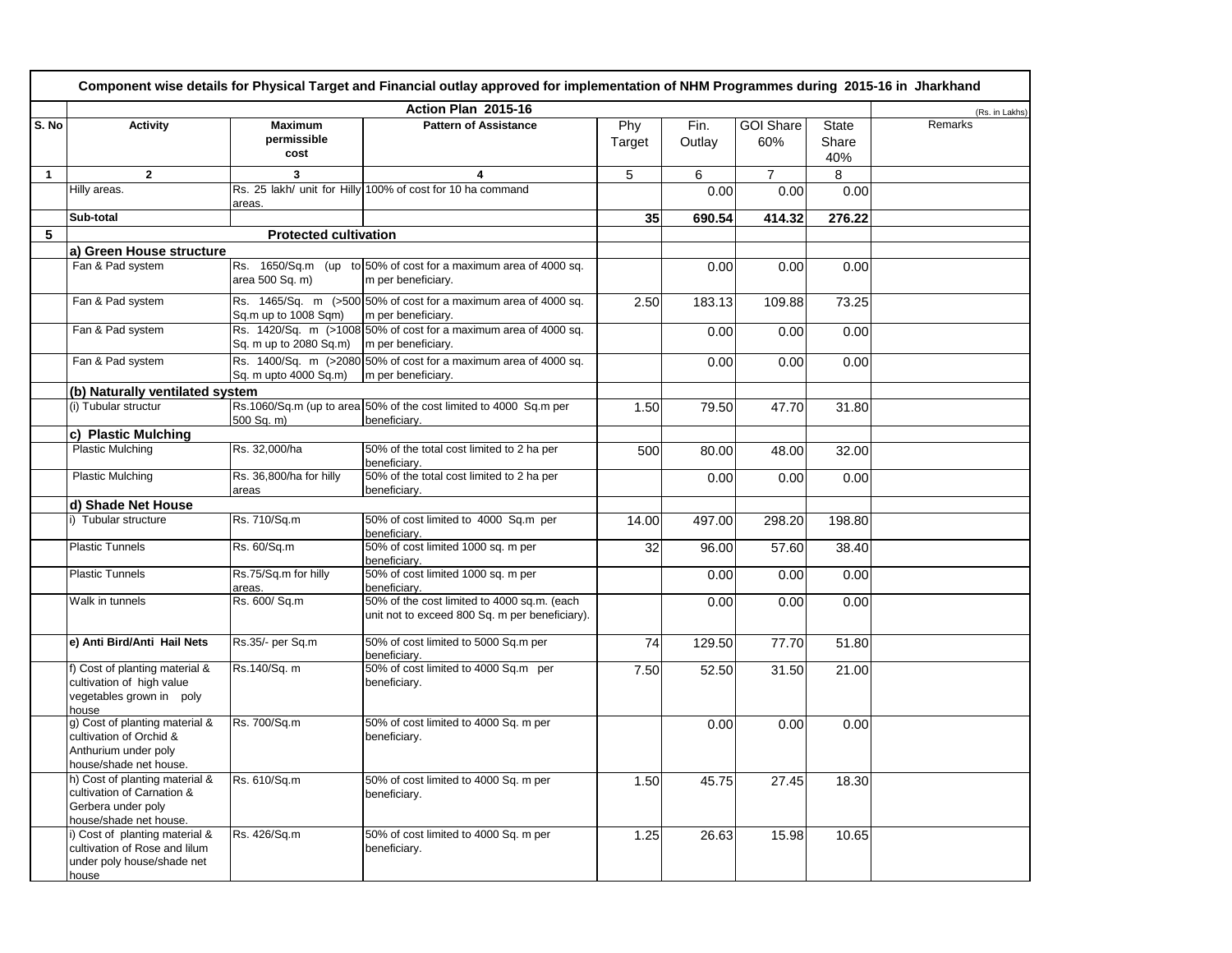|                | Component wise details for Physical Target and Financial outlay approved for implementation of NHM Programmes during 2015-16 in Jharkhand |                               |                                                                                          |               |                |                         |                       |                                                                   |  |  |
|----------------|-------------------------------------------------------------------------------------------------------------------------------------------|-------------------------------|------------------------------------------------------------------------------------------|---------------|----------------|-------------------------|-----------------------|-------------------------------------------------------------------|--|--|
|                |                                                                                                                                           |                               | Action Plan 2015-16                                                                      |               |                |                         |                       | (Rs. in Lakhs)                                                    |  |  |
| S. No          | <b>Activity</b>                                                                                                                           | <b>Maximum</b><br>permissible | <b>Pattern of Assistance</b>                                                             | Phy<br>Target | Fin.<br>Outlav | <b>GOI Share</b><br>60% | <b>State</b><br>Share | Remarks                                                           |  |  |
|                |                                                                                                                                           | cost                          |                                                                                          |               |                |                         | 40%                   |                                                                   |  |  |
| $\mathbf{1}$   | $\overline{2}$                                                                                                                            | 3                             | 4                                                                                        | 5             | 6              | $\overline{7}$          | 8                     |                                                                   |  |  |
|                | Sub-total protected cultivation                                                                                                           |                               |                                                                                          | 634.25        | 1190.00        | 714.00                  | 476.00                |                                                                   |  |  |
| 6              |                                                                                                                                           |                               | Promotion of Integrated Nutrient Management(INM)/ Integrated Pest Management             |               |                |                         |                       |                                                                   |  |  |
|                | Promotion of IPM                                                                                                                          | Rs. 4000/ha                   | 30% of cost subject to a maximum of Rs                                                   | 998           | 11.98          | 7.19                    |                       | 4.79 To be need based and taken up after                          |  |  |
|                |                                                                                                                                           |                               | 1200/ha limited to 4.00 ha/ beneficiary.                                                 |               |                |                         |                       | identifying problem of pest / disease<br>and nutrient deficiency. |  |  |
|                | Promotion of INM                                                                                                                          | Rs. 4000/ha                   | 30% of cost subject to a maximum of Rs                                                   | 998           | 11.98          | 7.19                    | $4.79$ do             |                                                                   |  |  |
|                |                                                                                                                                           |                               | 1200/ha limited to 4.00 ha/ beneficiary.                                                 |               |                |                         |                       |                                                                   |  |  |
|                | Sub-total INM / IPM                                                                                                                       |                               |                                                                                          | 998           | 23.95          | 14.37                   | 9.58                  |                                                                   |  |  |
| $\overline{7}$ | <b>Adoption Organic Farming</b>                                                                                                           |                               |                                                                                          |               |                |                         |                       |                                                                   |  |  |
|                | (i) Adoption of Organic Farming. Rs. 20,000/ha                                                                                            |                               | 50% of cost limited to Rs.10000/ha for a                                                 |               | 0.00           | 0.00                    |                       | 0.00 Project to be submitted                                      |  |  |
|                | 1st Year (ha)                                                                                                                             |                               | maximum area of 4 ha. per beneficiary,                                                   |               |                |                         |                       |                                                                   |  |  |
|                |                                                                                                                                           |                               | spread over a period of 3 years involving an                                             |               |                |                         |                       |                                                                   |  |  |
|                |                                                                                                                                           |                               | assistance of Rs.4000/- in first year and                                                |               |                |                         |                       |                                                                   |  |  |
|                |                                                                                                                                           |                               | Rs.3000/- each in second & third year. The<br>programme to be linked with certification. |               |                |                         |                       |                                                                   |  |  |
|                |                                                                                                                                           |                               |                                                                                          |               |                |                         |                       |                                                                   |  |  |
|                | 2nd Year                                                                                                                                  | Rs. 20,000/ha                 | 50% of cost limited to Rs.10000/ha for a                                                 |               | 0.00           | 0.00                    | 0.00                  |                                                                   |  |  |
|                |                                                                                                                                           |                               | maximum area of 4 ha. per beneficiary,                                                   |               |                |                         |                       |                                                                   |  |  |
|                |                                                                                                                                           |                               | spread over a period of 3 years involving an                                             |               |                |                         |                       |                                                                   |  |  |
|                |                                                                                                                                           |                               | assistance of Rs.4000/- in first year and                                                |               |                |                         |                       |                                                                   |  |  |
|                |                                                                                                                                           |                               | Rs.3000/- each in second & third year. The                                               |               |                |                         |                       |                                                                   |  |  |
|                |                                                                                                                                           |                               | programme to be linked with certification.                                               |               |                |                         |                       |                                                                   |  |  |
|                |                                                                                                                                           |                               |                                                                                          |               |                |                         |                       |                                                                   |  |  |
|                | (ii) Organic Certification (no)                                                                                                           |                               |                                                                                          |               |                |                         |                       |                                                                   |  |  |
|                | 1st Year (ha)                                                                                                                             | Project based                 | Rs. 5 lakh for a cluster of 50 ha which will                                             |               | 0.00           | 0.00                    |                       | 0.00 Project to be submitted                                      |  |  |
|                |                                                                                                                                           |                               | include Rs.1.50 lakh in first year, Rs. 1.50                                             |               |                |                         |                       |                                                                   |  |  |
|                |                                                                                                                                           |                               | lakh in second year and Rs. 2.00 lakh in third<br>vear.                                  |               |                |                         |                       |                                                                   |  |  |
|                | 2nd Year                                                                                                                                  | Project based                 | Rs. 5 lakh for a cluster of 50 ha which will                                             |               | 0.00           | 0.00                    | 0.00                  |                                                                   |  |  |
|                |                                                                                                                                           |                               | include Rs.1.50 lakh in first year, Rs. 1.50                                             |               |                |                         |                       |                                                                   |  |  |
|                |                                                                                                                                           |                               | lakh in second year and Rs. 2.00 lakh in third                                           |               |                |                         |                       |                                                                   |  |  |
|                |                                                                                                                                           |                               | year.                                                                                    |               |                |                         |                       |                                                                   |  |  |
|                | 3rd Year                                                                                                                                  | Project based                 | Rs. 5 lakh for a cluster of 50 ha which will                                             |               | 0.00           | 0.00                    | 0.00                  |                                                                   |  |  |
|                |                                                                                                                                           |                               | include Rs.1.50 lakh in first year, Rs. 1.50                                             |               |                |                         |                       |                                                                   |  |  |
|                |                                                                                                                                           |                               | lakh in second year and Rs. 2.00 lakh in third                                           |               |                |                         |                       |                                                                   |  |  |
|                |                                                                                                                                           |                               | year.                                                                                    |               |                |                         |                       |                                                                   |  |  |
|                | iii) Vermi compost Units / organic input production unit                                                                                  |                               |                                                                                          |               |                |                         |                       |                                                                   |  |  |
|                | i) Vermi compost Units                                                                                                                    | Rs.1,00,000/ unit for         | 50% of cost conforming to the size of the unit                                           |               | 0.00           | 0.00                    |                       | 0.00 Designs para meter of HDPE beds                              |  |  |
|                |                                                                                                                                           | permanent structure and       | of 30'x8'x2.5' dimension of permanent                                                    |               |                |                         |                       | will conformer to BIS standards (IS<br>15907:2010)                |  |  |
|                |                                                                                                                                           |                               | Rs. 16,000/unit for HDPE structure to be administered on pro-rata basis.                 |               |                |                         |                       |                                                                   |  |  |
|                |                                                                                                                                           | Vermibed.                     | 50% of cost conforming to the size of 96 cft                                             |               |                |                         |                       |                                                                   |  |  |
|                |                                                                                                                                           |                               | (12'x4'x2') and IS 15907:2010 to be<br>administered on pro-rata basis.                   |               |                |                         |                       |                                                                   |  |  |
|                |                                                                                                                                           |                               |                                                                                          |               |                |                         |                       |                                                                   |  |  |
|                | ii) Vermibeds                                                                                                                             | do                            | do                                                                                       | 2517          | 201.36         | 120.82                  | 80.54                 |                                                                   |  |  |
|                | Sub-total                                                                                                                                 |                               |                                                                                          | 2517.00       | 201.36         | 120.82                  | 80.54                 |                                                                   |  |  |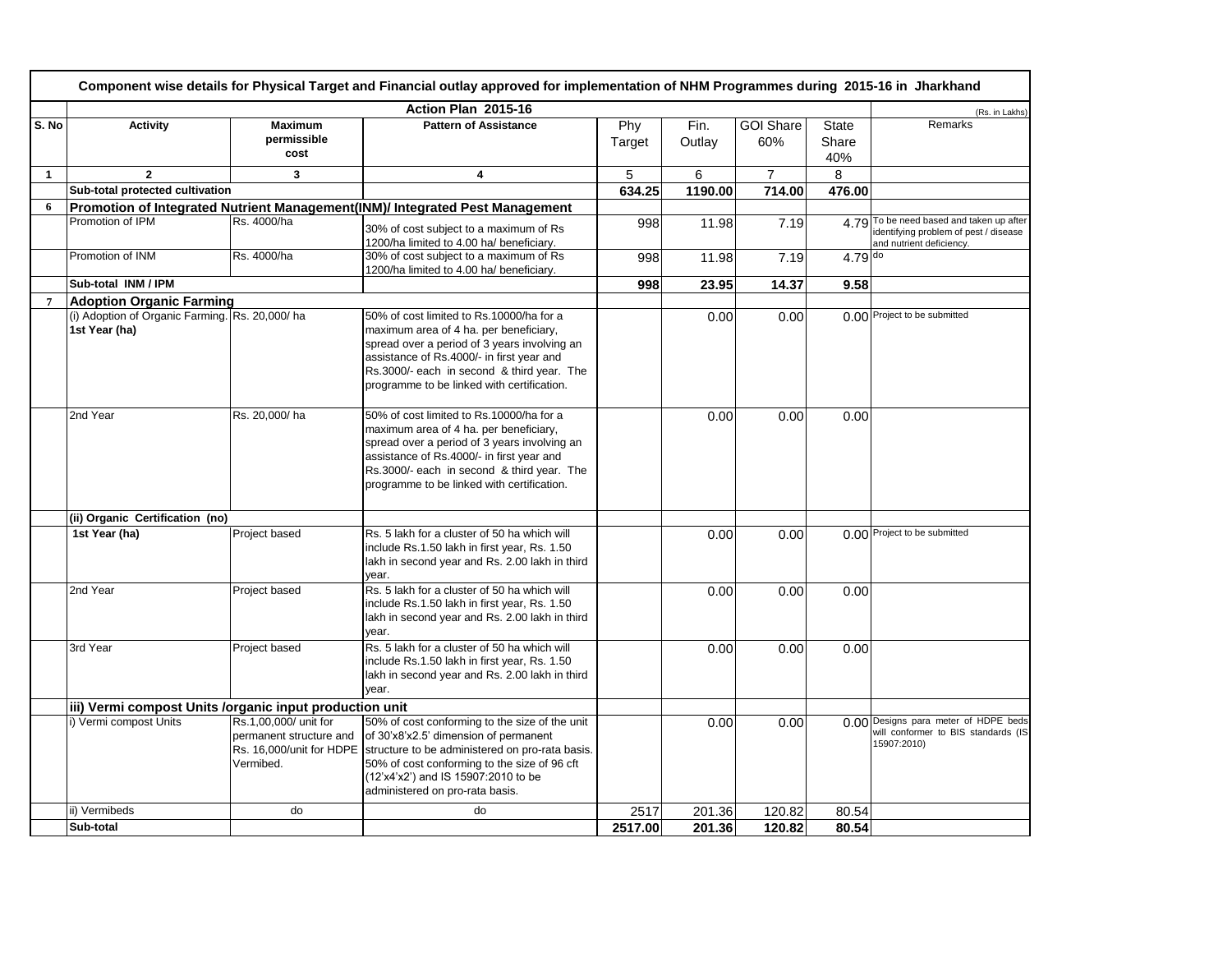|              | Component wise details for Physical Target and Financial outlay approved for implementation of NHM Programmes during 2015-16 in Jharkhand |                                       |                                                                                                                                                                                                                                       |                |                |                         |                              |                                |  |  |
|--------------|-------------------------------------------------------------------------------------------------------------------------------------------|---------------------------------------|---------------------------------------------------------------------------------------------------------------------------------------------------------------------------------------------------------------------------------------|----------------|----------------|-------------------------|------------------------------|--------------------------------|--|--|
|              |                                                                                                                                           |                                       | Action Plan 2015-16                                                                                                                                                                                                                   |                |                |                         |                              | (Rs. in Lakhs)                 |  |  |
| S. No        | <b>Activity</b>                                                                                                                           | <b>Maximum</b><br>permissible<br>cost | <b>Pattern of Assistance</b>                                                                                                                                                                                                          | Phy<br>Target  | Fin.<br>Outlay | <b>GOI Share</b><br>60% | <b>State</b><br>Share<br>40% | Remarks                        |  |  |
| $\mathbf{1}$ | $\mathbf{2}$                                                                                                                              | 3                                     | 4                                                                                                                                                                                                                                     | 5              | 6              | $\overline{7}$          | 8                            |                                |  |  |
|              | <b>Certification for Good</b><br><b>Agricultural Practices (GAP),</b><br>Including infrastructure                                         | Rs. 10.000/ha                         | 50% of the cost for maximum of<br>4ha/beneficiary.                                                                                                                                                                                    |                | 0.00           | 0.00                    | 0.00                         |                                |  |  |
|              | <b>Centre of Excellence for</b><br><b>Horticulture</b>                                                                                    | Rs.1000.00 lakh/ centre               | 100% of cost to public sector. This can be<br>established through bi-lateral co-operation<br>also.                                                                                                                                    | $\overline{2}$ | 500.00         | 300.00                  |                              | 200.00 Project to be submitted |  |  |
| 8            | Pollination support through beekeeping                                                                                                    |                                       |                                                                                                                                                                                                                                       |                |                |                         |                              |                                |  |  |
|              | Production of nucleus stock<br>(Public sector)                                                                                            | Rs. 20.00 lakh                        | 100% of the cost.                                                                                                                                                                                                                     |                | 0.00           | 0.00                    | 0.00                         |                                |  |  |
|              | Production of bee colonies by Rs. 10.00 lakh<br>bee breeder                                                                               |                                       | 40% of cost for producing min. of 2000<br>colonies / year                                                                                                                                                                             |                | 0.00           | 0.00                    | 0.00                         |                                |  |  |
|              | Honey bee colony                                                                                                                          | Rs.2000/colony of 8<br>frames         | 40% of cost limited to 50 colonies /<br>beneficiary.                                                                                                                                                                                  | 2000           | 16.00          | 9.60                    | 6.40                         |                                |  |  |
|              | <b>Hives</b>                                                                                                                              | Rs 2000/ per hive.                    | 40% of cost limited to 50 colonies /<br>beneficiary.                                                                                                                                                                                  | 2000           | 16.00          | 9.60                    | 6.40                         |                                |  |  |
|              | Equipment including honey<br>extractor (4 frame), food grade<br>container (30 kg), net, etc.                                              | Rs. 20,000/set                        | 40% of the cost limited to one set per<br>beneficiary.                                                                                                                                                                                | 100            | 8.00           | 4.80                    | 3.20                         |                                |  |  |
|              | Sub-total                                                                                                                                 |                                       |                                                                                                                                                                                                                                       | 2000           | 40.00          | 24.00                   | 16.00                        |                                |  |  |
| 9            | <b>Horticulture Mechanization</b>                                                                                                         |                                       |                                                                                                                                                                                                                                       |                |                |                         |                              |                                |  |  |
|              | (v) PP Equipment                                                                                                                          |                                       |                                                                                                                                                                                                                                       |                |                |                         |                              |                                |  |  |
|              | Manual Sprayer (Knapsack/foot<br>operated sprayer                                                                                         |                                       |                                                                                                                                                                                                                                       |                |                |                         |                              |                                |  |  |
|              | a) General                                                                                                                                | 0.012 lakh per unit                   | Subject to a maximum of Rs.0.005 lakh/unit<br>for general category farmers, and in the case<br>if SC, ST, Small & Marginal farmers, women<br>farmers and beneficiaries in NE states,<br>subject of a maximum of Rs. 0.006 lakh/unit.  | 500            | 2.50           | 1.50                    | 1.00                         |                                |  |  |
|              | b) SC/ST etc                                                                                                                              | 0.012 lakh per unit                   | Subject to a maximum of Rs.0.005 lakh/unit<br>for general category farmers, and in the case<br>if SC, ST, Small & Marginal farmers, women<br>farmers and beneficiaries in NE states,<br>subject of a maximum of Rs. 0.006 lakh/unit.  |                | 0.00           | 0.00                    | 0.00                         |                                |  |  |
|              | Power Knapsack sprayer/power<br>operated Taiwan sprayer (8-12<br>Its Capcity)                                                             |                                       |                                                                                                                                                                                                                                       |                |                |                         |                              |                                |  |  |
|              | a) General                                                                                                                                | 0.062 lakh per unit                   | Subject to a maximum of Rs. 0.025 lakh/unit<br>for general category farmers, and in the case<br>if SC, ST, Small & Marginal farmers, women<br>farmers and beneficiaries in NE states,<br>subject of a maximum of Rs. 0.031 lakh/unit. | 500            | 12.50          | 7.50                    | 5.00                         |                                |  |  |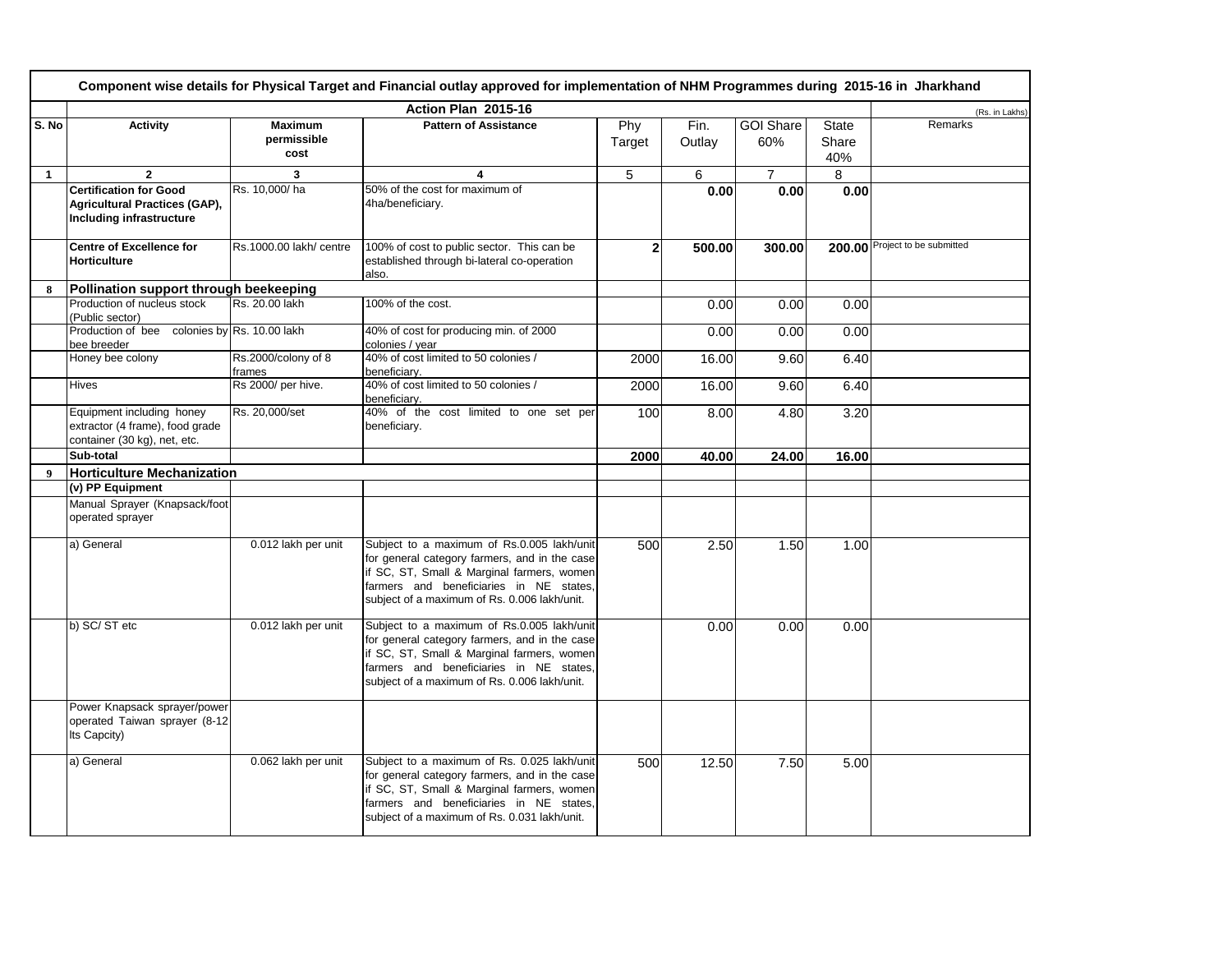|              | Component wise details for Physical Target and Financial outlay approved for implementation of NHM Programmes during 2015-16 in Jharkhand |                                                |                                                                                                                                                                                                                                       |               |                |                         |                       |                                                                                                                                                 |  |
|--------------|-------------------------------------------------------------------------------------------------------------------------------------------|------------------------------------------------|---------------------------------------------------------------------------------------------------------------------------------------------------------------------------------------------------------------------------------------|---------------|----------------|-------------------------|-----------------------|-------------------------------------------------------------------------------------------------------------------------------------------------|--|
|              |                                                                                                                                           |                                                | Action Plan 2015-16                                                                                                                                                                                                                   |               |                |                         |                       | (Rs. in Lakhs)                                                                                                                                  |  |
| S. No        | <b>Activity</b>                                                                                                                           | <b>Maximum</b><br>permissible<br>cost          | <b>Pattern of Assistance</b>                                                                                                                                                                                                          | Phy<br>Target | Fin.<br>Outlay | <b>GOI Share</b><br>60% | State<br>Share<br>40% | Remarks                                                                                                                                         |  |
| $\mathbf{1}$ | $\overline{2}$                                                                                                                            | 3                                              | 4                                                                                                                                                                                                                                     | 5             | 6              | $\overline{7}$          | 8                     |                                                                                                                                                 |  |
|              | b) SC/ST etc                                                                                                                              | 0.062 lakh per unit                            | Subject to a maximum of Rs. 0.025 lakh/unit<br>for general category farmers, and in the case<br>if SC, ST, Small & Marginal farmers, women<br>farmers and beneficiaries in NE states,<br>subject of a maximum of Rs. 0.031 lakh/unit. |               | 0.00           | 0.00                    | 0.00                  |                                                                                                                                                 |  |
|              | Power Knapsack sprayer/power<br>operated Taiwan sprayer (12-16<br>Its Capcity)                                                            |                                                |                                                                                                                                                                                                                                       |               |                |                         |                       |                                                                                                                                                 |  |
|              | a) General                                                                                                                                | 0.062 lakh per unit                            | Subject to a maximum of Rs.0.03 lakh/unit for<br>general category farmers, and in the case if<br>SC, ST, Small & Marginal farmers, women<br>farmers and beneficiaries in NE states,<br>subject of a maximum of Rs. 0.038 lakh/unit    | 100           | 3.00           | 1.80                    | 1.20                  |                                                                                                                                                 |  |
|              | b) SC/ST etc                                                                                                                              | 0.062 lakh per unit                            | Subject to a maximum of Rs.0.03 lakh/unit for<br>general category farmers, and in the case if<br>SC, ST, Small & Marginal farmers, women<br>farmers and beneficiaries in NE states,<br>subject of a maximum of Rs. 0.038 lakh/unit    |               | 0.00           | 0.00                    | 0.00                  |                                                                                                                                                 |  |
|              | iv) Self-propelled Horticulture<br>Machinery                                                                                              | 2.50 lakh per unit                             | Subject to a maximum of Rs. 1.00 lakh/unit for<br>general category farmers, and in the case if<br>SC, ST, Small & Marginal farmers, women<br>farmers and beneficiaries in NE states.<br>subject of a maximum of Rs. 1.25 lakh/unit.   |               | 0.00           | 0.00                    | 0.00                  |                                                                                                                                                 |  |
|              | v) Import of new machines & Rs. 50.00 lakh per unit<br>tools for<br>horticulture for<br>demonstration purpose (Public<br>sector)          |                                                | 100% of the total cost.                                                                                                                                                                                                               |               | 50.00          | 30.00                   |                       | 20.00 Project to be submitted                                                                                                                   |  |
|              | Sub-total                                                                                                                                 |                                                |                                                                                                                                                                                                                                       | 1101          | 68.00          | 40.80                   | 27.20                 |                                                                                                                                                 |  |
|              | <b>Technology Dissemination</b><br>through demonstration/ Front<br><b>Line Demonstration (FLD)</b>                                        | Rs. 25.00 lakh                                 | 75 % of cost in farmers' field and 100% of cost<br>in farms belonging to Public Sector, SAUs etc.<br>No change                                                                                                                        | 10            | 187.50         | 112.50                  |                       | 75.00 Minutes of SLEC meeting to be<br>submitted along with details of<br>locaiton,<br>beneficiareis,<br>etc to<br>facilitate release of funds. |  |
| 10           | Human Resource Development (HRD)                                                                                                          |                                                |                                                                                                                                                                                                                                       |               |                |                         |                       |                                                                                                                                                 |  |
|              | HRD for Supervisors &<br>Entrepreneurs                                                                                                    | Rs. 20.00 lakh / unit                          | 100% of the cost in first year. In<br>subsequent years, cost of infrastructure not to<br>be claimed.                                                                                                                                  |               | 0.00           | 0.00                    | 0.00                  |                                                                                                                                                 |  |
|              | <b>HRD</b> for Gardeners                                                                                                                  | Rs. 15.00 lakh / unit                          | 100% of the cost.                                                                                                                                                                                                                     |               | 0.00           | 0.00                    | 0.00                  |                                                                                                                                                 |  |
|              |                                                                                                                                           | <b>Training of farmers</b>                     |                                                                                                                                                                                                                                       |               |                | 0.00                    | 0.00                  |                                                                                                                                                 |  |
|              | Within the State                                                                                                                          | Rs. 1000/day per farmer<br>including transport | 100% of the cost.                                                                                                                                                                                                                     | 3000          | 30.00          | 18.00                   | 12.00                 |                                                                                                                                                 |  |
|              | Outside the state                                                                                                                         | Project based as per<br>actual.                | 100% of the cost.                                                                                                                                                                                                                     |               | 0.00           | 0.00                    | 0.00                  |                                                                                                                                                 |  |
|              |                                                                                                                                           |                                                | Training / study tour of technical staff/ field functionaries                                                                                                                                                                         |               |                | 0.00                    | 0.00                  |                                                                                                                                                 |  |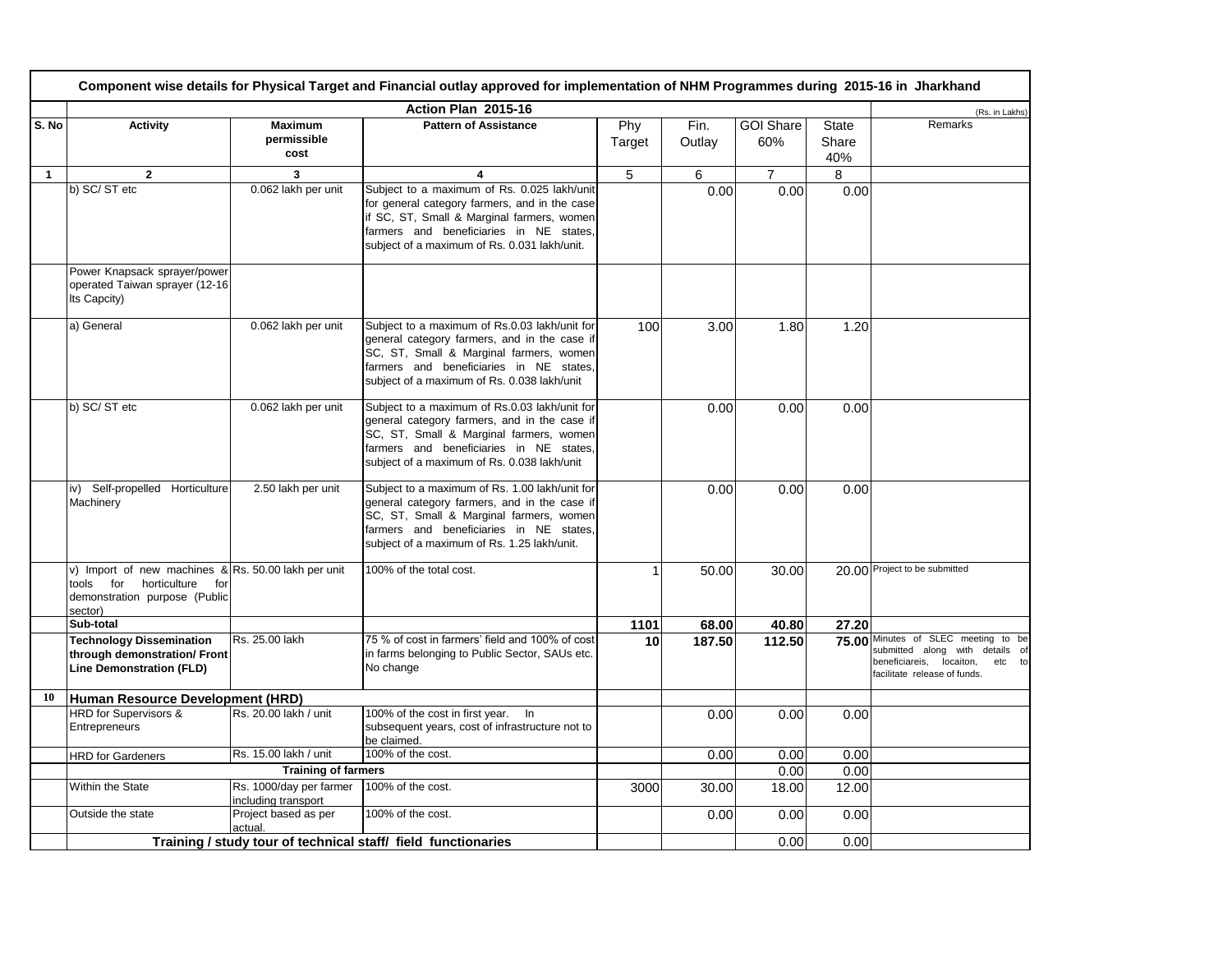|       | Component wise details for Physical Target and Financial outlay approved for implementation of NHM Programmes during 2015-16 in Jharkhand                                         |                                                                                    |                                                                                                                                                              |                |                |                         |                              |                                                                                                                                                     |  |
|-------|-----------------------------------------------------------------------------------------------------------------------------------------------------------------------------------|------------------------------------------------------------------------------------|--------------------------------------------------------------------------------------------------------------------------------------------------------------|----------------|----------------|-------------------------|------------------------------|-----------------------------------------------------------------------------------------------------------------------------------------------------|--|
|       |                                                                                                                                                                                   |                                                                                    | Action Plan 2015-16                                                                                                                                          |                |                |                         |                              | (Rs. in Lakhs)                                                                                                                                      |  |
| S. No | <b>Activity</b>                                                                                                                                                                   | <b>Maximum</b><br>permissible<br>cost                                              | <b>Pattern of Assistance</b>                                                                                                                                 | Phy<br>Target  | Fin.<br>Outlay | <b>GOI Share</b><br>60% | <b>State</b><br>Share<br>40% | Remarks                                                                                                                                             |  |
| 1     | $\overline{2}$                                                                                                                                                                    | 3                                                                                  | 4                                                                                                                                                            | 5              | 6              | $\overline{7}$          | 8                            |                                                                                                                                                     |  |
|       | Within the State                                                                                                                                                                  | Rs.300/day per<br>participant plus TA/DA,<br>as admissible                         | 100% of the cost.                                                                                                                                            | 1370           | 4.11           | 2.47                    | 1.64                         |                                                                                                                                                     |  |
|       | Study tour to progressive<br>States/ units (group of<br>minimum 5 participants)                                                                                                   | Rs.800/day per<br>participant plus TA/DA,<br>as admissible                         | 100% of the cost.                                                                                                                                            | 1375           | 11.00          | 6.60                    | 4.40                         |                                                                                                                                                     |  |
|       | Outside India                                                                                                                                                                     |                                                                                    | Rs. 6.00 lakh / participant 100% of the cost on actual basis.                                                                                                |                | 0.00           | 0.00                    |                              | 0.00 Project to be submitted                                                                                                                        |  |
|       | Sub-total                                                                                                                                                                         |                                                                                    |                                                                                                                                                              | 5745           | 45.11          | 27.07                   | 18.04                        |                                                                                                                                                     |  |
| 11    |                                                                                                                                                                                   | <b>INTEGRATED POST HARVEST MANAGEMENT</b>                                          |                                                                                                                                                              |                |                |                         |                              |                                                                                                                                                     |  |
|       | Pack house / On farm<br>collection & storage unit                                                                                                                                 | Rs. 4.00 lakh/unit with<br>size of 9Mx6M                                           | 50% of the capital cost.                                                                                                                                     | 150            | 300.00         | 180.00                  |                              | 120.00 Minutes of SLEC meeting to be<br>submitted along with<br>details of<br>beneficiareis,<br>locaiton,<br>etc to<br>facilitate release of funds. |  |
|       | Integrated pack house with<br>facilities for conveyer belt,<br>sorting, grading units, washing,<br>drying and weighing.                                                           | Rs. 50.00 lakh per unit<br>with size of 9Mx18M                                     | Credit linked back-ended subsidy @ 35% of<br>the cost of project in general areas and 50%<br>of cost in case Hilly & Scheduled areas, per<br>beneficiary.    | 1              | 25.00          | 15.00                   | 10.00                        |                                                                                                                                                     |  |
|       | Pre-cooling unit                                                                                                                                                                  | Rs. 25.00 lakh / unit with<br>capacity of<br>6MT.                                  | Credit linked back-ended subsidy @ 35% of<br>the cost of project in general areas and 50%<br>of cost in case Hilly & Scheduled areas, per<br>beneficiary.    | $\overline{1}$ | 12.50          | 7.50                    |                              | 5.00 Project to be submitted                                                                                                                        |  |
|       | Cold room (staging)                                                                                                                                                               | Rs. 15.00 lakh/ unit of 30<br>MT capacity                                          | Credit linked back-ended subsidy @ 35% of<br>the cost of project in general areas and 50%<br>of cost in case Hilly & Scheduled areas, per<br>beneficiary.    | 1              | 7.50           | 4.50                    |                              | 3.00 Project to be submitted                                                                                                                        |  |
|       | Mobile pre-cooling unit                                                                                                                                                           | Rs. 25.00 lakh                                                                     | Credit linked back-ended subsidy @ 35% of<br>the cost of project in general areas and 50%<br>of cost in case Hilly & Scheduled areas, per<br>beneficiary.    |                | 12.50          | 7.50                    | 5.00                         | do                                                                                                                                                  |  |
|       |                                                                                                                                                                                   | Cold Storage (Construction, Expansion and Modernisation)                           |                                                                                                                                                              |                |                |                         |                              |                                                                                                                                                     |  |
|       | i) Cold storage units Type 1 -<br>basic mezzanine structure with 5,000 MT capacity)<br>large chamber (of >250 MT)<br>type with single temperature<br>zone                         | Rs. 8,000/MT, (max                                                                 | Credit linked back-ended subsidy @ 35% of<br>the cost of project in general areas and 50%<br>of cost in case Hilly & Scheduled areas, per<br>beneficiary.    |                | 250.00         | 150.00                  |                              | 100.00 Project to be submitted                                                                                                                      |  |
|       | ii) Cold Storage Unit Type 2 -<br>PEB structure for multiple<br>temperature and product use,<br>more than 6 chambers (of $<$ 250<br>MT) and basic material handling<br>equipment. | Rs. 10,000/MT, (max<br>5,000 MT capacity)                                          | Credit linked back-ended subsidy @ 35% of<br>the cost of project in general areas and 50%<br>of cost in case Hilly & Scheduled areas, per<br>beneficiary.    |                | 0.00           | 0.00                    |                              | 0.00 Project to be submitted                                                                                                                        |  |
|       | Refer vans/ containers (general Rs. 26.00 lakh for 9 MT<br>areas)                                                                                                                 | (NHM & HMNEH), and<br>prorata basis for lesser<br>capacity, but not below 4<br>MT. | Credit linked back-ended subsidy @ 35% of<br>the cost of project in general areas and 50%<br>of cost in case of Hilly & Scheduled areas, per<br>beneficiary. | $\overline{2}$ | 26.00          | 15.60                   |                              | 10.40 Project to be submitted                                                                                                                       |  |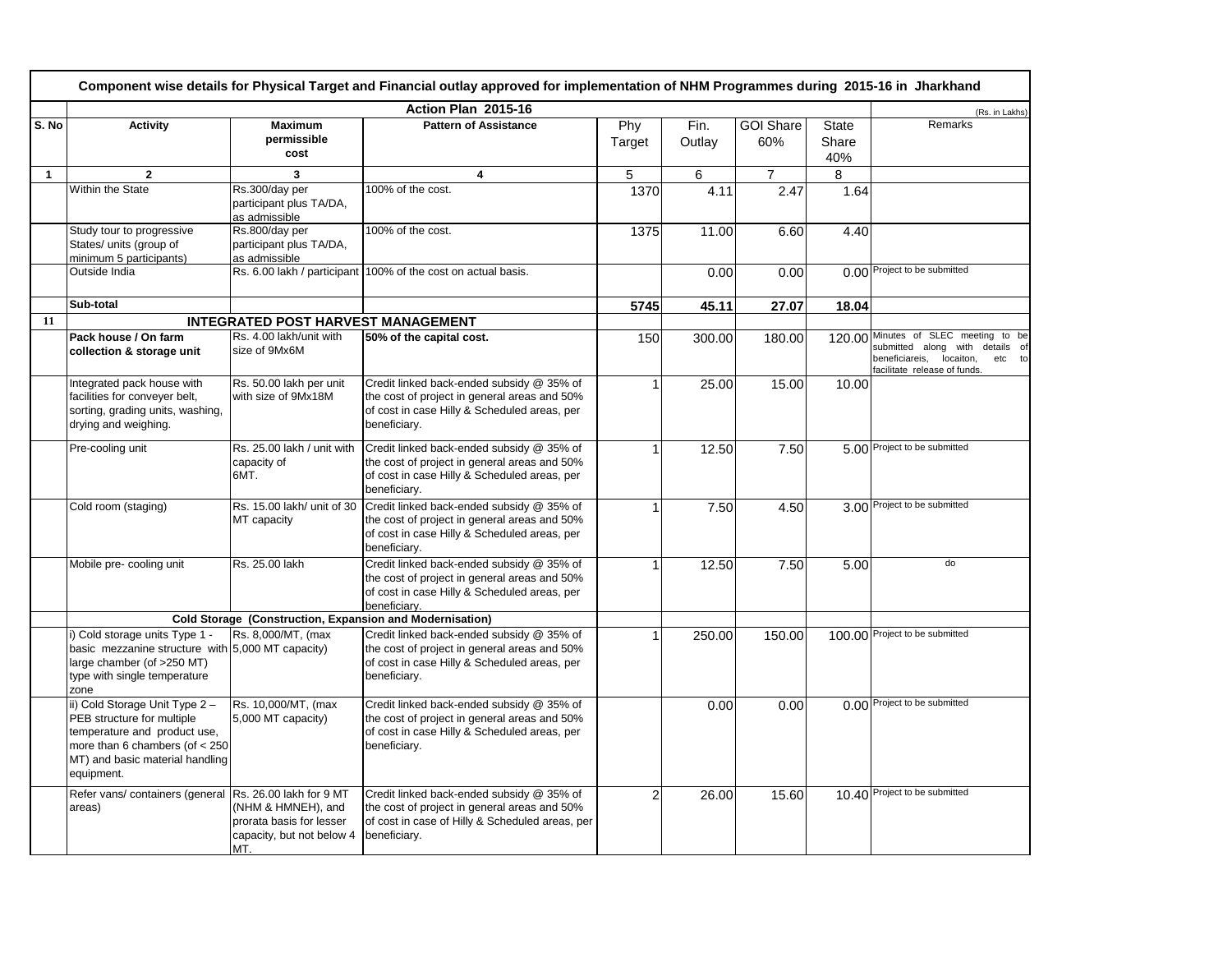|              | Component wise details for Physical Target and Financial outlay approved for implementation of NHM Programmes during 2015-16 in Jharkhand                                          |                                                                                                                     |                                                                                                                                                               |                |                |                         |                              |                                                                                                                                                  |  |
|--------------|------------------------------------------------------------------------------------------------------------------------------------------------------------------------------------|---------------------------------------------------------------------------------------------------------------------|---------------------------------------------------------------------------------------------------------------------------------------------------------------|----------------|----------------|-------------------------|------------------------------|--------------------------------------------------------------------------------------------------------------------------------------------------|--|
|              |                                                                                                                                                                                    |                                                                                                                     | Action Plan 2015-16                                                                                                                                           |                |                |                         |                              | (Rs. in Lakhs)                                                                                                                                   |  |
| S. No        | <b>Activity</b>                                                                                                                                                                    | <b>Maximum</b><br>permissible<br>cost                                                                               | <b>Pattern of Assistance</b>                                                                                                                                  | Phy<br>Target  | Fin.<br>Outlay | <b>GOI Share</b><br>60% | <b>State</b><br>Share<br>40% | Remarks                                                                                                                                          |  |
| $\mathbf{1}$ | $\overline{2}$                                                                                                                                                                     | 3                                                                                                                   | 4                                                                                                                                                             | 5              | 6              | $\overline{7}$          | 8                            |                                                                                                                                                  |  |
|              | Ripening chamber<br>project in general areas                                                                                                                                       | Rs. 1.00 lakh/MT.                                                                                                   | -do-                                                                                                                                                          | 50             | 25.00          | 15.00                   |                              | 10.00 Project to be submitted (For Hilly or<br>scheduled areas)                                                                                  |  |
|              | Evaporative / low energy<br>cool chamber (8 MT)                                                                                                                                    | Rs. 5.00 lakh/unit                                                                                                  | 50% of the total cost.                                                                                                                                        | 160            | 400.00         | 240.00                  |                              | 160.00 Minutes of SLEC meeting to be<br>submitted along with details of<br>beneficiareis,<br>locaiton,<br>etc to<br>facilitate release of funds. |  |
|              | <b>Primary/ Mobile / Minimal</b><br>processing unit                                                                                                                                | Rs. 25.00 lakh/unit.                                                                                                | Credit linked back-ended subsidy @ 40% of<br>the capital cost of project in general areas and<br>55% in case of Hilly & Scheduled areas, per<br>beneficiary.  | 5              | 50.00          | 30.00                   | 20.00                        | $\overline{d}$                                                                                                                                   |  |
|              | Preservation Unit (Low cost)                                                                                                                                                       | Rs. 2 lakh/unit                                                                                                     | $\overline{50\%}$ of the total cost.                                                                                                                          | 300            | 300.00         | 180.00                  | 120.00                       |                                                                                                                                                  |  |
|              | Pusa Zero energy cool chamber Rs. 4000 per unit<br>(100 kg)                                                                                                                        |                                                                                                                     | 50% of the total cost.                                                                                                                                        |                | 0.00           | 0.00                    | 0.00                         |                                                                                                                                                  |  |
|              | Sub-total                                                                                                                                                                          |                                                                                                                     |                                                                                                                                                               | 672            | 1408.50        | 845.10                  | 563.40                       |                                                                                                                                                  |  |
| 12           |                                                                                                                                                                                    |                                                                                                                     | <b>ESTABLISHMENT OF MARKETING INFRASTRUCTURE FOR HORTICULTURAL</b>                                                                                            |                |                |                         |                              |                                                                                                                                                  |  |
|              | Rural Markets/ Apni<br>mandies/Direct markets                                                                                                                                      | Rs. 25.00 lakh                                                                                                      | Credit linked back-ended subsidy @ 40% of<br>the capital cost of project in general areas and<br>55% in case of Hilly & Scheduled areas, per<br>beneficiary.  | $\overline{2}$ | 20.00          | 12.00                   |                              | 8.00 Minutes of SLEC meeting to be<br>submitted along with details of<br>beneficiareis,<br>locaiton,<br>etc to<br>facilitate release of funds.   |  |
|              | Retail Markets/ outlets<br>(environmentally controlled)                                                                                                                            | Rs. 15.00 lakh / unit                                                                                               | Credit linked back-ended subsidy @ 35% of<br>the capital cost of project in general areas and<br>50% in case of Hilly & Scheduled areas, per<br>beneficiarv.  | 3              | 15.75          | 9.45                    |                              | 6.30 Minutes of SLEC meeting to be<br>submitted along with details of<br>beneficiareis, locaiton,<br>etc to<br>facilitate release of funds.      |  |
|              | <b>Static/Mobile Vending Cart/</b><br>platform with cool chamber.                                                                                                                  | Rs. 30,000/ unit                                                                                                    | 50% of total cost.                                                                                                                                            | $\overline{2}$ | 0.30           | 0.18                    |                              | 0.12 Minutes of SLEC meeting to be<br>submitted along with details of<br>beneficiareis,<br>locaiton,<br>etc to<br>facilitate release of funds.   |  |
|              | Sub-total                                                                                                                                                                          |                                                                                                                     |                                                                                                                                                               | 7.00           | 36.05          | 21.63                   | 14.42                        |                                                                                                                                                  |  |
|              | Functional Infrastructure for:                                                                                                                                                     |                                                                                                                     |                                                                                                                                                               |                |                |                         |                              |                                                                                                                                                  |  |
|              | Collection, sorting/ grading,<br>packing units etc.                                                                                                                                | Rs.15.00 lakh                                                                                                       | Credit linked back-ended subsidy @ 40% of<br>the capital cost of project in general areas and<br>55 % in case of Hilly & Scheduled areas, per<br>beneficiary. | 2.00           | 12.00          | 7.20                    | 4.80                         |                                                                                                                                                  |  |
|              | Sub-total                                                                                                                                                                          |                                                                                                                     |                                                                                                                                                               | 2.00           | 12.00          | 7.20                    | 4.80                         |                                                                                                                                                  |  |
| 13           |                                                                                                                                                                                    | <b>Mission Management</b>                                                                                           |                                                                                                                                                               |                |                |                         |                              |                                                                                                                                                  |  |
|              | State & Districts Mission Offices 5% of total annual<br>and implementing agencies for<br>administrative expenses,<br>project, preparation,<br>computerization, contingency<br>etc. | expenditure on the basis<br>of appraised needs to<br>State Horticulture Mission<br>(SHM) / implementing<br>Agencies | 100% assistance.                                                                                                                                              |                | 345.00         | 207.00                  | 138.00                       |                                                                                                                                                  |  |
|              | Institutional Strengthening,<br>hire/purchase of vehicles,<br>hardware/software                                                                                                    | Project based                                                                                                       | 100% assistance.                                                                                                                                              |                | 10.00          | 6.00                    | 4.00                         |                                                                                                                                                  |  |
|              | Seminars, conferences, workshops, exhibitions, Kisan<br>Mela, horticulture shows, honey festivals etc.                                                                             |                                                                                                                     |                                                                                                                                                               |                |                |                         |                              | Minutes of SLEC meeting to be<br>submitted along with details of<br>beneficiareis,<br>locaiton,<br>etc to<br>facilitate release of funds.        |  |
|              | International level                                                                                                                                                                | Rs. 7.50 lakh per event.                                                                                            | 100% of cost per event of 4 days, on pro rata<br>basis.                                                                                                       |                | 0.00           | 0.00                    | 0.00                         |                                                                                                                                                  |  |